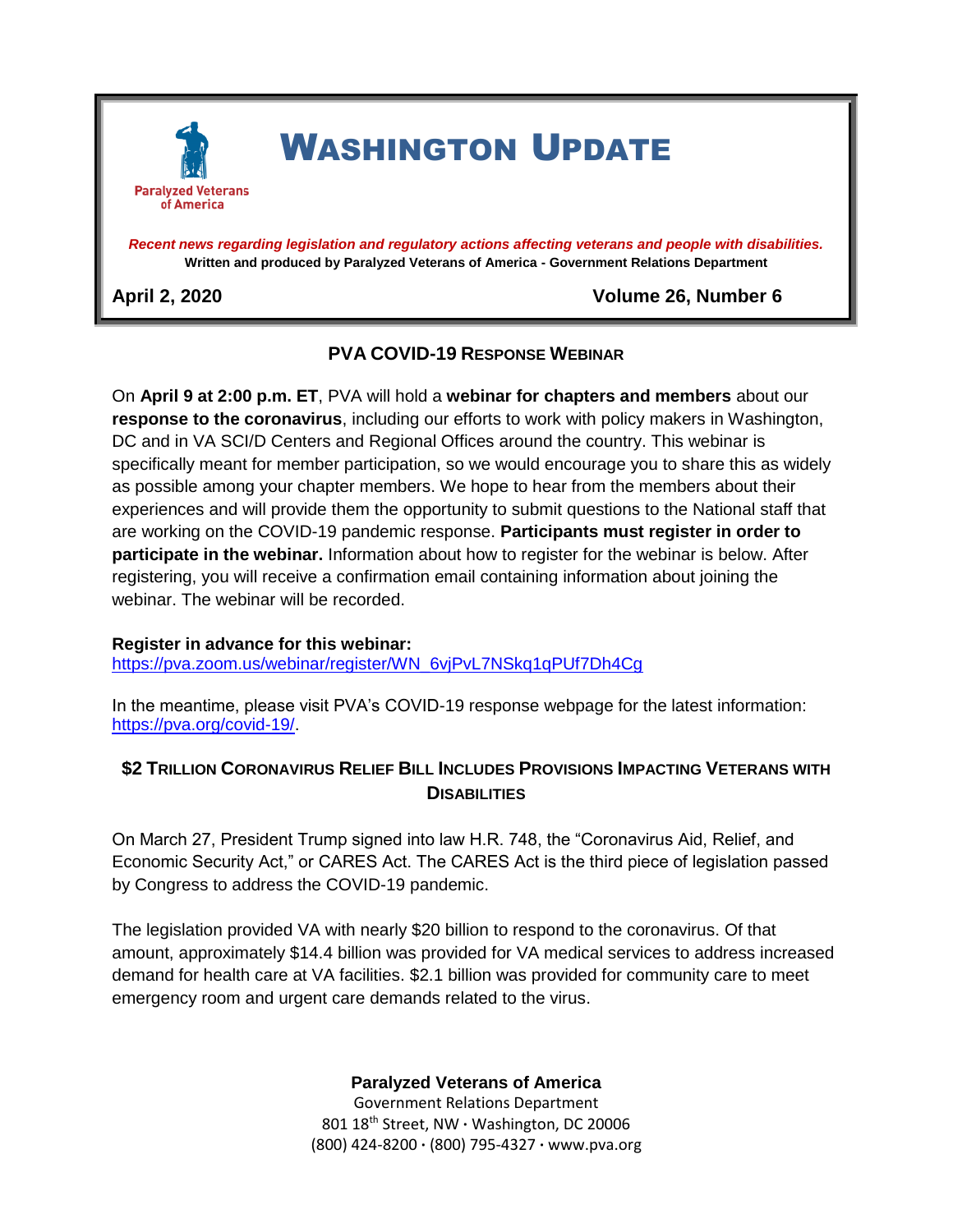### **April 2, 2020 Volume 26, Number 6**

Also included in the bill were several authorities to assist VA in meeting veterans' needs:

- **Telemental Health Services for Isolated Veterans**: Expands telehealth services for veterans to provide them with mental health services during this time. This provision gives VA the ability to enter into agreements with telecommunications companies to provide temporary, complimentary fixed and mobile broadband services.
- **Treatment at State Homes During Public Health Emergency**: Continues payments and provides resources to State Homes during this public health emergency.
- **Modifications to Veteran Directed Care Program**: Modifies the veteran directed care program by temporarily waiving the in-person home visit requirements to enroll in the program and permits veterans to receive telephone and telehealth visits as an alternative.
- **Prosthetic Appliances through Non-Department Providers**: Ensures veterans with limb loss can utilize community-based prosthetic providers.
- **Waivers of Pay Caps for VA Employees During Public Health Emergencies**: Waives federal pay caps for VA employees responding during COVID-19 emergencies, so they can be compensated for all hours worked.
- **Personal Protective Equipment for VA Home Health Workers:** Requires VA to provide personal protective equipment to VA community-based home health workers.
- **Clarification of Treatment of Payments for Purposes of Eligibility for Veterans Pension and other Veterans Benefits:** Ensures that veterans receiving a 2020 Recovery Rebate under the *CARES Act* do not suffer a loss or reduction of any VA benefits.
- **Telehealth for Case Managers and Homeless Veterans:** Expands telehealth capabilities for case managers and homeless veterans participating in the HUD-VASH program.
- **Financial Assistance for Supportive Services for Very Low-Income Veteran Families:** Waives any limits on grant amounts and rates for Per Diem payments for temporary housing to maximize social distancing within the vulnerable homeless veteran population.
- **Modifications to Comprehensive Service Programs for Homeless Veterans:** Waives funding limits for financial assistance for supportive services for very low-income veteran families in permanent housing during the public health emergency.
- **Grants for Construction of State Extended Care Facilities:** Supports modifications or alterations to existing care facilities in state homes to help respond to the coronavirus.

The legislation also contained a number of provisions important to people with disabilities and their families including: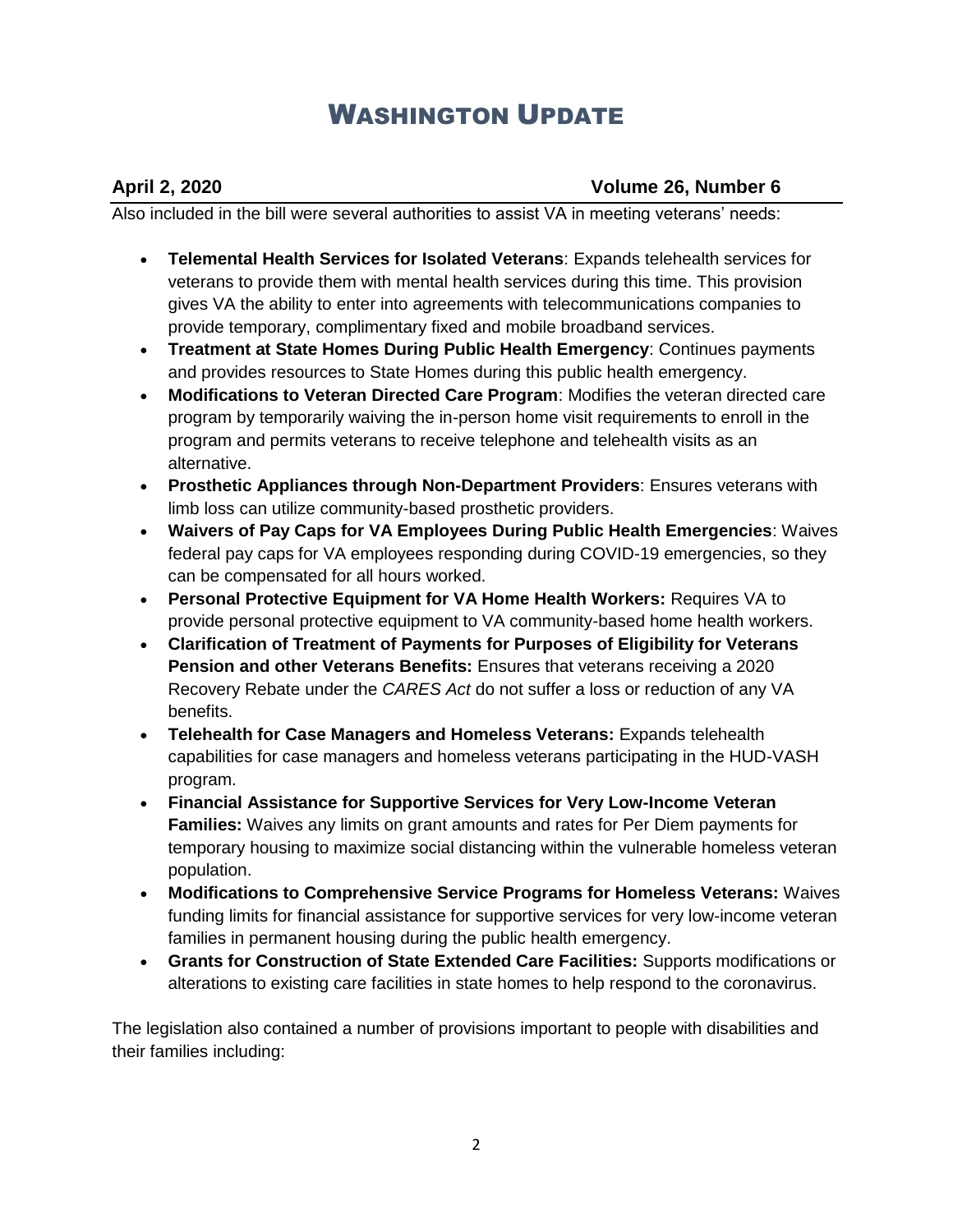## **April 2, 2020 Volume 26, Number 6**

**Departments of Labor, Health and Human Services, Education –** \$172.1 billion for additional investments in healthcare, state and local government prevention efforts, purchasing medical supplies, vaccine development and supports for a host of education and social services programs. Highlights include:

- \$4.3 billion to the Centers for Disease Control and Prevention to support federal, state, and local public health agencies to prevent, prepare for, and respond to the coronavirus.
- \$100 billion for new grants to hospitals, public entities, not-for-profit entities, and Medicare and Medicaid enrolled suppliers and institutional providers to cover unreimbursed health care-related expenses or lost revenues attributable to the public health emergency resulting from the coronavirus.
- \$955 million for a number of Administration for Community Living (ACL) programs including \$50,000,000 for Aging and Disability Resource Centers and \$85,000,000 for Centers for Independent Living.
- \$200 million to the Centers for Medicare & Medicaid Services (CMS) to assist nursing homes with infection control and support states' efforts to prevent the spread of coronavirus in nursing homes.
- \$360 million for Department of Labor programs that provide training and supportive services for dislocated workers, seniors, migrant farmworkers, and homeless veterans.

Policy changes within the bill included a section allowing payment for direct support professionals to aid individuals with disabilities in hospital settings in order to reduce lengths of stay, extension of the Money Follows the Person program through November 30, 2020 and a requirement that Medicare Part D plans provide up to a 90-day supply of prescription medications, if requested, by a beneficiary during the emergency period.

The Department of Housing and Urban Development received over \$7 billion to minimize evictions and lessen the impact on housing insecurity caused by job loss and other consequences related to COVID-19.

As part of the CARES Act, eligible persons will also be able to receive a cash payment of up to \$1,200 (\$2,400 for those married filing jointly) called a Recovery Rebate. The CARES Act instructs the Treasury to issue Recovery Rebates based on a person's 2018 or 2019 income tax filing. If a person has not filed taxes in either year, the legislation allows the use of a person's Form SSA-1099 or Form RRB–1099. On Wednesday, Treasury Secretary Steven Mnuchin said that recipients of Social Security retirement, disability, and survivor benefits who are not required to file a tax return will receive their payments without further action on their part. PVA and other disability and veterans service organizations have called on the Administration to ensure that similarly situated veterans who receive VA benefits also receive their rebates without needing to file a return.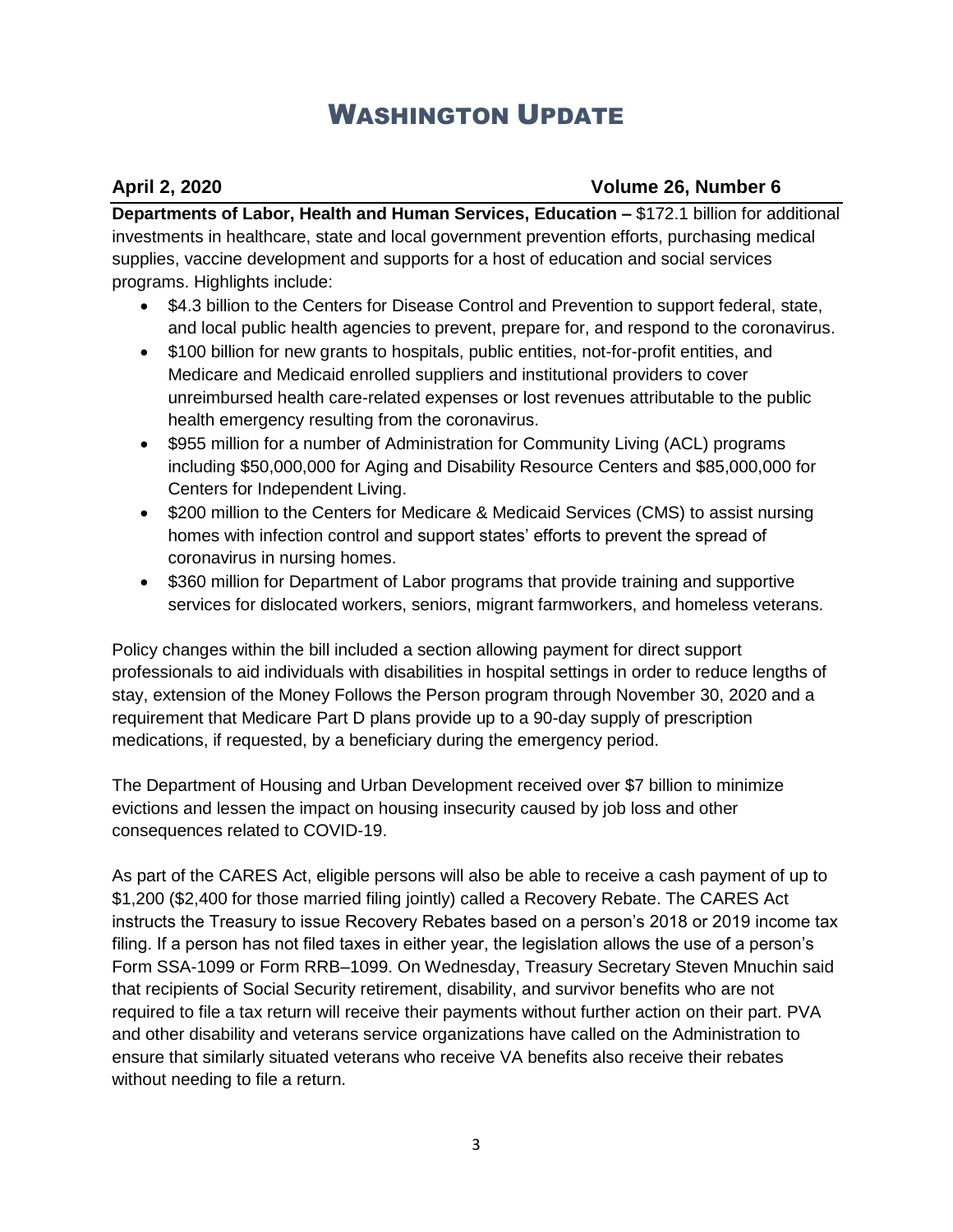### **April 2, 2020 Volume 26, Number 6**

Despite these provisions, the legislation failed to include a number of important policies considered critical by the disability advocacy community including increased support for home and community-based programs, transportation services for people with disabilities, dissemination of assistive technology, and stronger protections for people with disabilities in state and local responses to the pandemic. We will be working to include these and additional veterans benefits in subsequent packages.

## **NEWS ITEMS OF NOTE**

• DOT Holds First Meeting of ACAA Advisory Committee

On March 10-11, the Department of Transportation held the first meeting of the Air Carrier Access Act Advisory Committee (ACAA Advisory Committee). The FAA Reauthorization Act of 2018 required the Secretary to establish an Advisory Committee on the Air Travel Needs of Passengers with Disabilities. The ACAA Advisory Committee will advise the Secretary about improving the air travel experience of passengers with disabilities. Heather Ansley, Associate Executive Director of Government Relations, is one of 19 representatives of the disability, veterans, air carrier, and other stakeholder communities on the committee.

During the March meeting, committee members reviewed the Department's first draft of the airline passengers with disabilities bill of rights that was required under the FAA Reauthorization Act. Other issues discussed by participants included assistance at airports and on aircraft and related airline training programs; ticketing practices; seating accommodations, including pre-flight seat assignments and bulkhead seating; and stowage of assistive devices. PVA Senior National President Charles Brown spoke to the committee about challenges faced by passengers with disabilities and PVA member Peter Axelson discussed the work of the RESNA committee working to reduce damage to wheelchairs in air travel. The next official meeting of the committee will be held in the fall. In the meantime, subcommittees will continue to work on issues discussed at the meeting.

• PVA Submits Statement to VA's Caregiver Advisory Committee

On March 25, VA's Family Caregiver and Survivor Advisory Committee held a virtual meeting. The purpose of the Committee is to advise the VA Secretary on matters related to: the needs of veterans' families, caregivers, and survivors. PVA's comments focused on the expansion of the caregiver program. We encouraged the committee to do everything it can to ensure phase one of the caregiver expansion is implemented no later than June 2020. We also asked that VA complete phase two of the expansion by October 1, 2021. Veterans should not be punished because VA was not successful in meeting the certification deadline imposed by Congress, which would have required VA to initiate phase two on October 1, 2021.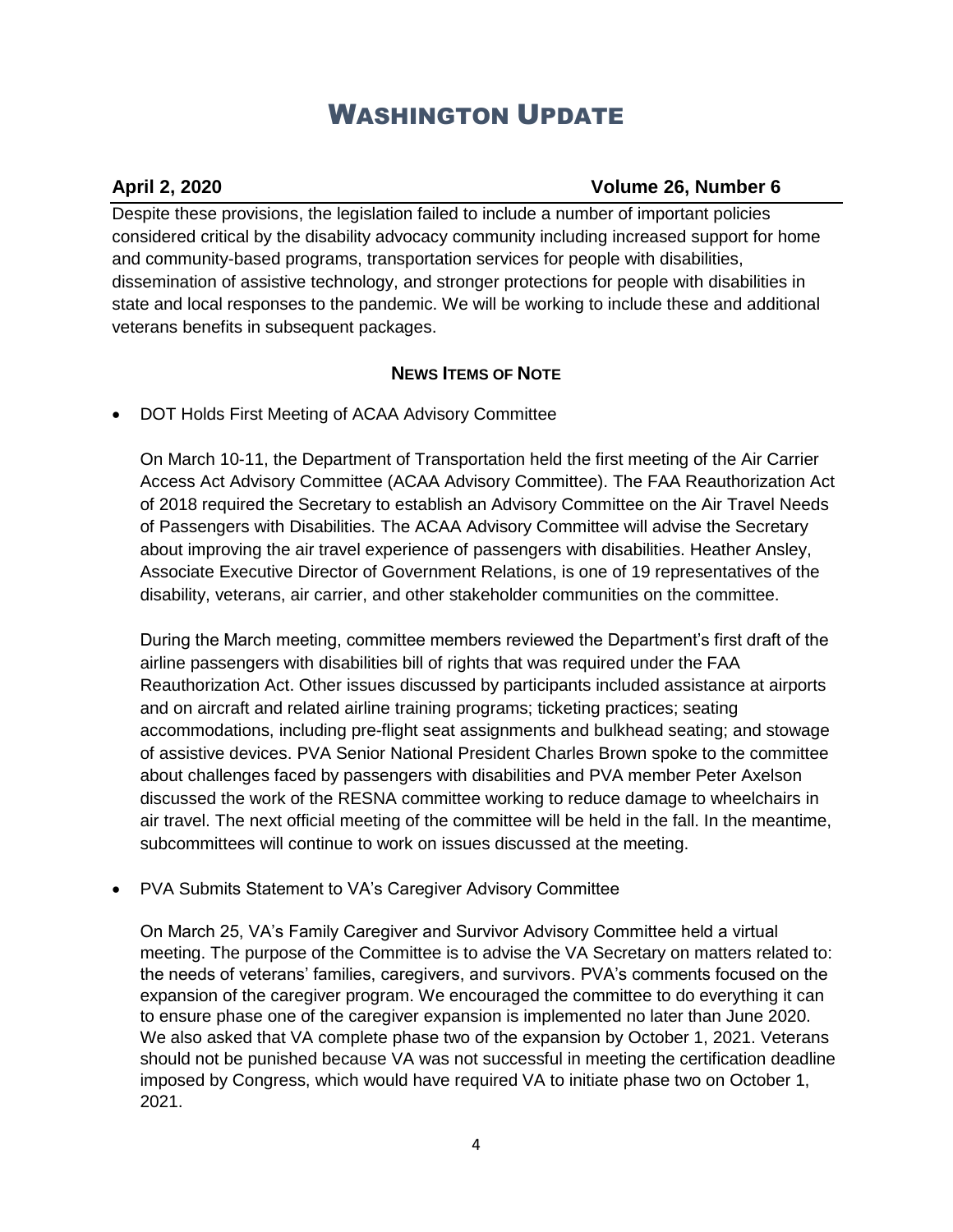### **April 2, 2020 Volume 26, Number 6**

• Critics Argue that Funding in the COVID-19 Bill Is Not Sufficient to Protect Elections

State officials and voting rights advocates say the \$400 million included in the stimulus package to safeguard elections is far less than the amount states will need to implement voting by mail across the nation. The \$2 trillion stimulus package that was signed into law on March 27 contains \$400 million to address one of the most uncertain impacts of the coronavirus outbreak — its potential to wreak havoc with voting, including the presidential election in November.

The figure falls far short of what state officials and voting rights experts have said is needed to ensure a safe and accurate count if the virus keeps millions of people away from polling places in primary elections and on Election Day. The \$400 million in the stimulus package is one-fifth of the \$2 billion that voting experts said was needed and that some Democrats had sought. The money could only be used to help states create and staff new polling places to reduce crowding, or to increase opportunities to register online and vote by mail. A panel of experts convened by the Brennan Center to look at the impact of the coronavirus on the elections concluded that it would cost \$1.4 billion to ensure that every voter received a mailin ballot, and hundreds of millions more to staff and process the ballot count and to educate voters.

• Stories Needed for Fair Housing Lawsuit

PVA will be joining a lawsuit currently underway in the U.S. Court of Appeals for the Second Circuit. The case is *Francis v. Kings Park Manor, Inc., et al.*, and involves the enforcement of the civil rights of tenants in protected classes, including those with spinal cord injury or disease and other disabilities, to occupy their rented homes in quiet enjoyment without being harassed by other tenants on the basis of their having a disability.

Mr. Francis had been repeatedly harassed by a neighbor tenant on the basis of his race and complained to the landlord several times about it. On appeal of a denial of his lawsuit to enforce a Department of Housing and Urban Development regulation (HUD rule) that holds landlords accountable for harassment of a tenant by another tenant where the harassment is based on the tenant's being a member of a protected class, the Second Circuit upheld the HUD rule and found that a landlord must take reasonable steps to stop harassment of a tenant based on that tenant's being in a protected class when the landlord knows, or should have known, about the harassment. Then, in a surprising move, the court withdrew that decision and issued a new decision finding that the landlord had not violated the HUD rule and questioned whether the HUD rule even applied. The court has now set the case for another review before all 13 judges, which is extremely rare.